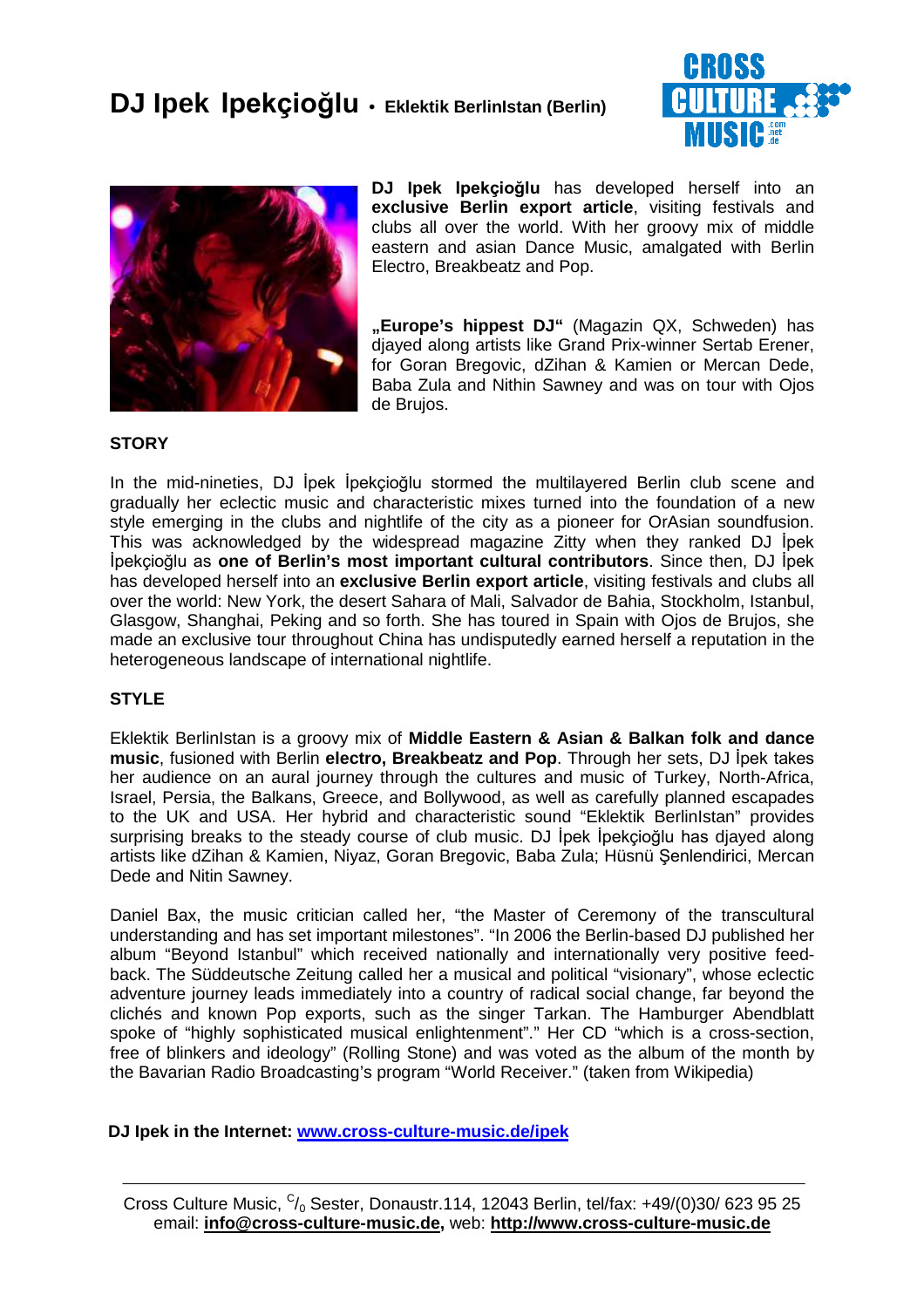

## **AWARDS**

In Sweden she was selected by the homosexual magazine QX as the "**hippest DJ of Europe**". Another international award was *lpekçioğlu's victory at the World Beat DJ* **Competition 2005** in London. Her CD "Beyond Istanbul" received an award as bestseller by The German Record Critics.

## **RESIDENT CLUBBING**

DJ İpek İpekçioğlu is resident DJ at a row of popular clubs and events in Berlin, Europe's hottest capital: **SO36, Transurban.tv, BalkanBalkanParty, Absolut Balkanissimo, Kanakwood-PostMigrantSounds, and Popdeurope**. In addition to this, she regularly hosts the **Re:Orient Club in Stockholm**, Sweden. She is also one of the masterminds behind the Berlin cult club night Gayhane – House of Halay, n event of cult status. She is frequently in Stockholm for the "Re: Orient Club Night", lpek was the curator of the IN TRANSIT Club 2003 which was part of the In Transit Festivals of the Berlin House of Cultures of the World. From 2001 until 2005 she organized and assisted the Orient Bazaar stage at the Carnival of Cultures with Turgay Ayaydinli of Kokona Productions. Since two years she designs a stage at Myfest, at the 1.st of May in Berlin-Kreuzberg.

## **A FEW SELECTED PRESS VOICES**

"Some years ago you had to look from Berlin to Great Britain to find the up-to-date Asian Sounds on the dancefloor. **Thanks to the energy and power of DJ Ipek we can be local patriotic in this point.** With her hybrid sound mix called Eklektik Arabesk-kon FUSION OrAsia and club series like Club Deewane Ipek is not only successful in the Berlin nightlife. She is becoming a quest on international Festivals and dancefloor events." Björn Döring

..... she is **compass needle in arts** ..." Björn Döring, e.g. Radio Multikulti and Zitty Berlin

"...first and foremost, the Berlin nightlife can't do without her anymore." EMMA

"You have to point it out, that Ipek belongs to one of few DJ's who knows how to dj FOR the audience. She is able to **build up a temporal frame**, in which she surprises and challenges her audience, thereafter bringing them back to familiar territories…" Feedback at www.crashhelmet.ch

"DJ Ipek, directly from the Berlin underground scene. She is incredible. Absorbed in her headphones, wildly turning the pages of her record folders, lashes the cd-player, looks up a second to check that the dance floor is packed and ready to spin loose. DJ Ipek smiles, puts down the speakers. Dances (extremely cool), mimes to the techno worked Turkish schlager songs like a drag queen. She plays a strictly folkloric drum and clarinet song, she plays belly dance music and Darbuka solos, she manages to get a folkdance ring going on the dance floor, and some hard mixings later the whole ring is jumping like sweaty club monsters. DJ Ipek **looks like a modern dancing dervish**, when she, full of satisfaction, swirls around and watches the mess she made." Per Andersson, Expressen

"This night, that which Ipek plays is the collision of the Orient and the Occident. She mixes the **oriental musical** heritage **with electronic House** and **Techno sequences**. This event was the first one to put oriental House and Pop music on the German club landscape(…)Turks, Arabs, Greeks, Israelis, Irans, Germans, Americans and people from other culture celebrates. They are gays, heteros, they are christians, muslims, jews, atheists and everything in between…" Ulf Schubert, Berliner Zeitung

Cross Culture Music,  $C/0$  Sester, Donaustr.114, 12043 Berlin, tel/fax: +49/(0)30/ 623 95 25 email: **info@cross-culture-music.de,** web: **http://www.cross-culture-music.de**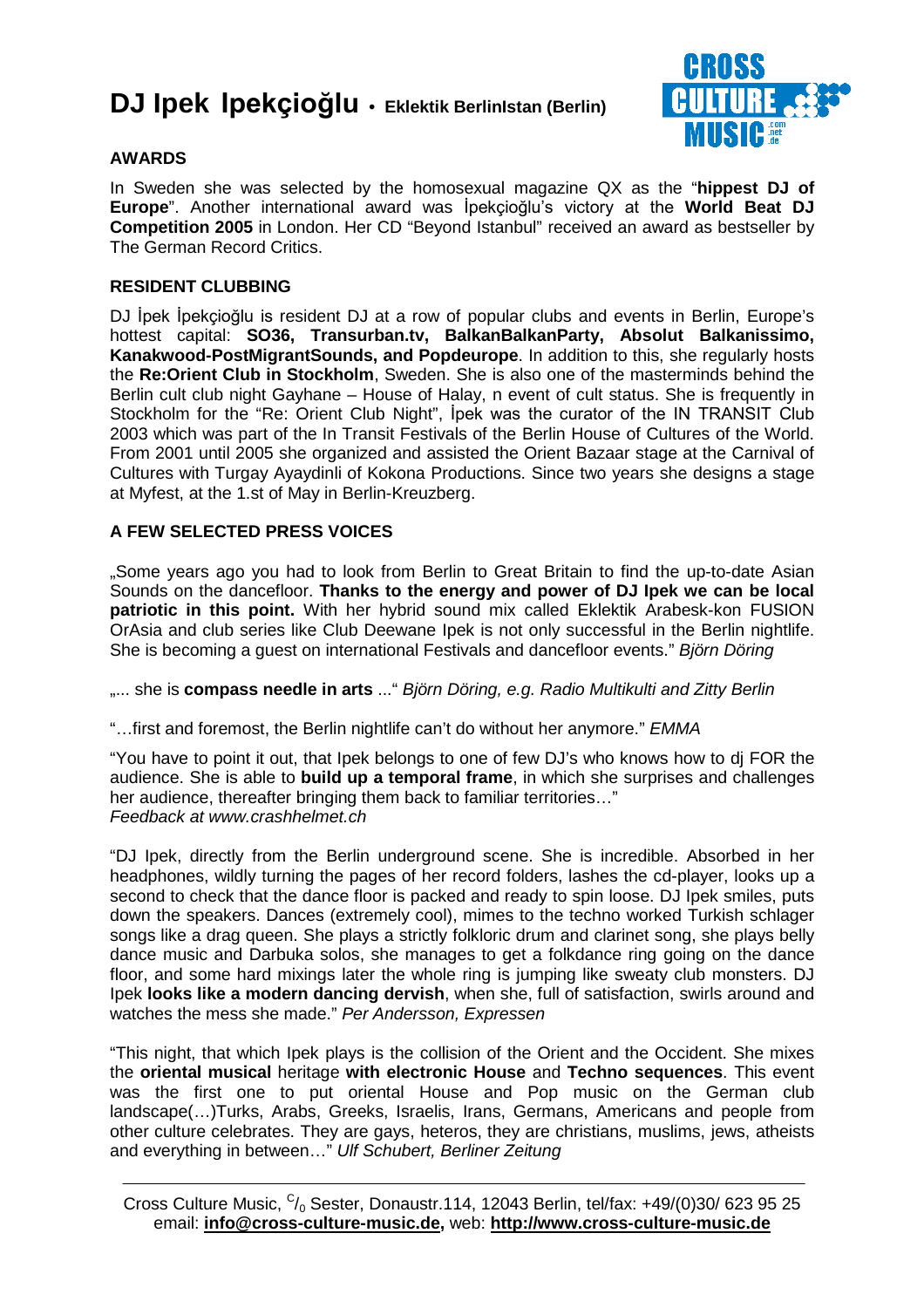

## **PRODUCED FOR**

## **Festivals**

- Jingle for the Şimdi Now Festival Berlin 2004
- Jingles for the Dolmush X-Press Festival

## **Film**

- Berlinale Awardwinning Documentary "Katzenball" by Veronika Minder
- Filmmusic for the Best of the Wurst by Grace Lee Berlinale Talent Campus 2003
- Halbes Leben-Yarım Hayatlar Claudia Laszczak and Kay Wishöth
- Blind Date Istanbul– Habersiz bulusma Istanbul 2007
- Zisternen Istanbuls versunkene Paläste, 2007 by Effi Mikesh

## **Theater**

- Die Bodenkosmetikerinnen Kabarett 2004-2007
- Mozartmüzik Eine türkische Hochzeit staged by Susanne Frey 2006
- Faked Identities at Beyond Belonging Festival staged by Nurkan Erpulat 2007
- Universal : Seoul Istanbul New York by Janina Janke, 2008

## RELEASES | following Compilations published Tracks of DJ İpek İpekçioğlu









**Beyond Istanbul – Underground grooves of Turkey - 2006**

Award as bestseller by The German Record Critics



## **COMPILED for Trikont:**



esand iscanbul.

**Import Export a la Turka Turkish sounds from Germany - 2007**